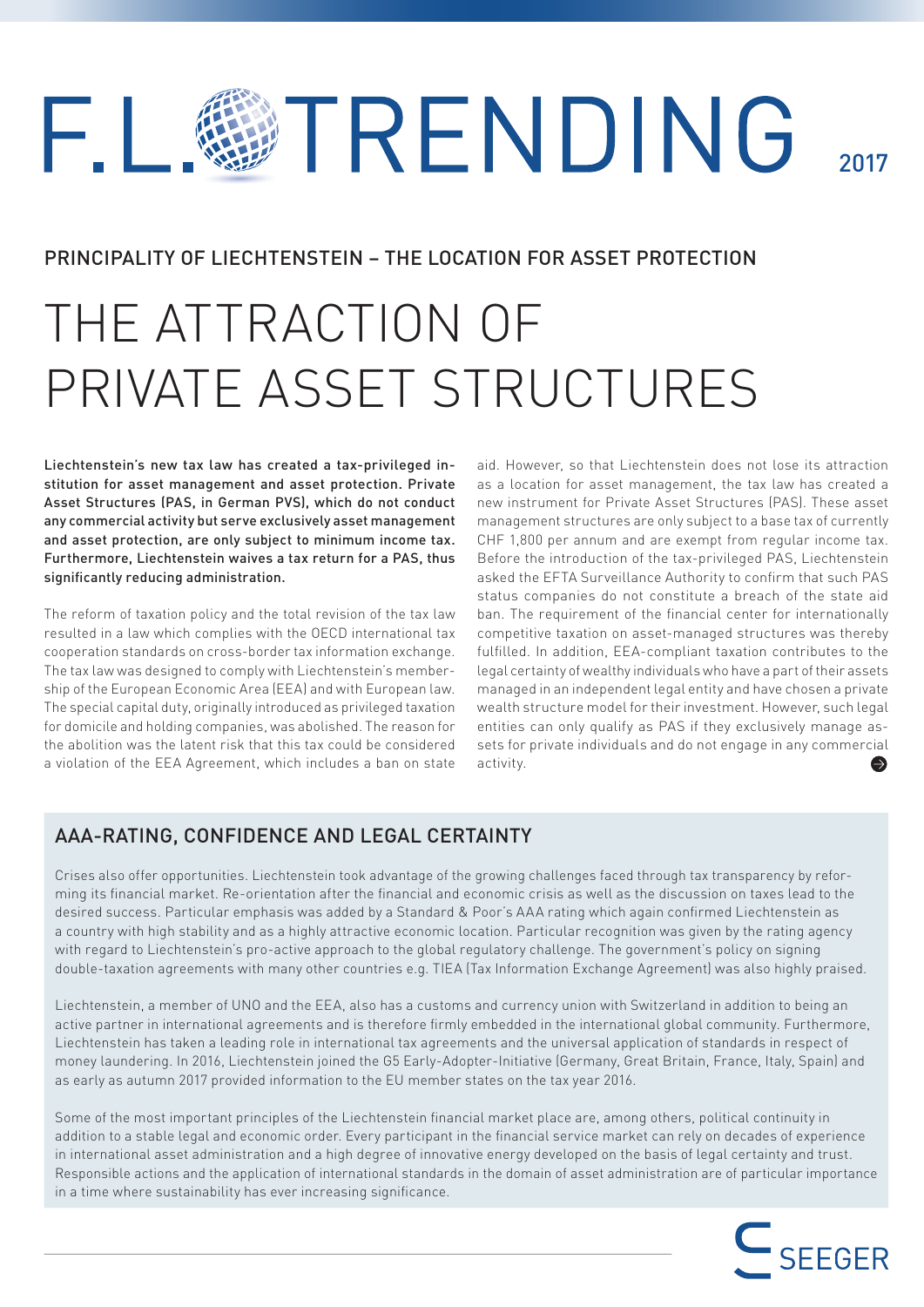## EDITORIAL



The transition into the 21st century was accompanied by many hopes. Faster than many had anticipated, new challenges were encountered. Retrospectively, it was above all the financial and economic crisis which created tremendous problems for many countries with high debts. This was followed by discussions on taxation and regulations which also affected Liechtenstein. The reconstruction of the financial market place was not easy. Procedures that were usual in the past had to be thrown overboard and new ways had to be found.

It proved to be the right thing to do when Liechtenstein grabbed the bull by the horns and distinguished itself as an Early Adopter by swiftly implementing international standards. The financial market place used its former advantage to provide highly professional advice for its clients, tailor-made products and meet the challenge with innovations.

Liechtenstein therefore remains an attractive location for asset protection and by means of Private Asset Structures (PAS), it has created an interesting tax instrument and at the same time fulfils international standards.

Yours sincerely,

Dr. Norbert Seeger

#### EFTA Surveillance Authority Interprets "Commercial Activity"

Taxation of a PAS, which can be established in the form of a corporation or private-benefit foundation, is based on the Luxemburg model. In order to clarify the qualification as a PAS, the EFTA Surveillance Authority in its statement has undertaken to interpret "commercially active". Fundamentally, offering goods and services on the open market falls under the auspices of commercial activity. In contrast, the mere acquisition, holding and sale of shares and other tradable papers does not qualify as a commercial activity – however a regularly active trade of such papers does. In its interpretation EFTA does not permit a direct or indirect influence on the administration of an investment company.

#### Permitted Activities of Private Asset **Structures**

In principal, the activity of a PAS is limited to the passive exercise of ownership of the assets held. The administration and sale of assets which create income is permitted. Correspondingly, it is also permissible for a PAS to decide on the use of profits gained. Further, exact instructions of the investor can be exercised in as far as these instructions do not lead to a commercial activity. Under the guidelines of the tax administration, a PAS can delegate tasks to an independent third party, however, any incurred fees must be paid directly from the assets of the PAS. On the other hand, according to a decision of the European Court of Justice (ECJ), it is not permissible to derive income from the use of assets held by a PAS.

#### "Bankable Assets" are Permitted for PAS

Contrary to these limited activities, which basically exclude trade and services, the tax law gives a description of permissible PAS "bankable assets". The acquisition and sale of financial instruments, in accordance with the regulations set out in the asset administration law, and the participation in legal entities, as well as acquisition and ownership, the administration and sale of liquid and bankable assets, are permitted.

However, there is a limitation; according to the EFTA Surveillance Authority, a regular active trade of financial instruments represents a non-permissible commercial activity. Similarly, law makers have defined the area of loans: The issuing of interest-bearing loans by a PAS is not permitted, whereas interest-free loans to beneficiaries or participators are considered to be a permissible use of profits.

A PAS may invest a part of its assets in property. Thereby, a PAS investor may allocate a designated amount of liquid assets, so that a stipulated property can be acquired. It is also permissible for an investor to transfer proprietorship of a previously owned property to a PAS. Renting or leasing property to third persons is not permitted because such action is defined as a commercial activity, in which case the PAS would lose its PAS status. The tax laws, however, do foresee that a property can be used for private purposes or let rent-free to a beneficiary or a participator as this represents a permissible use of profits.

A PAS may, according to the tax law, participate in other companies e.g. public limited companies. A PAS may only act within the terms of a private asset administration, consequently, participation is only allowed, providing that neither the PAS, a participator nor a beneficiary has any influence on the administration of that company. With respect to public limited companies, this means that a PAS as well as a participator or beneficiary may only be a stockholder, however they may still exercise their unlimited rights as stockholders.

#### PAS Chains Comprised of Various Legal Entities

Investors – participators or beneficiaries – of a PAS can be natural persons acting within the framework of administration of their private assets. An asset structure can also act as an investor which represents the interest of one or more individuals in the administration of their private assets. In addition, it is also possible to have an intermediary working on the account of the investors. If required, an additional asset structure can interface between the PAS and

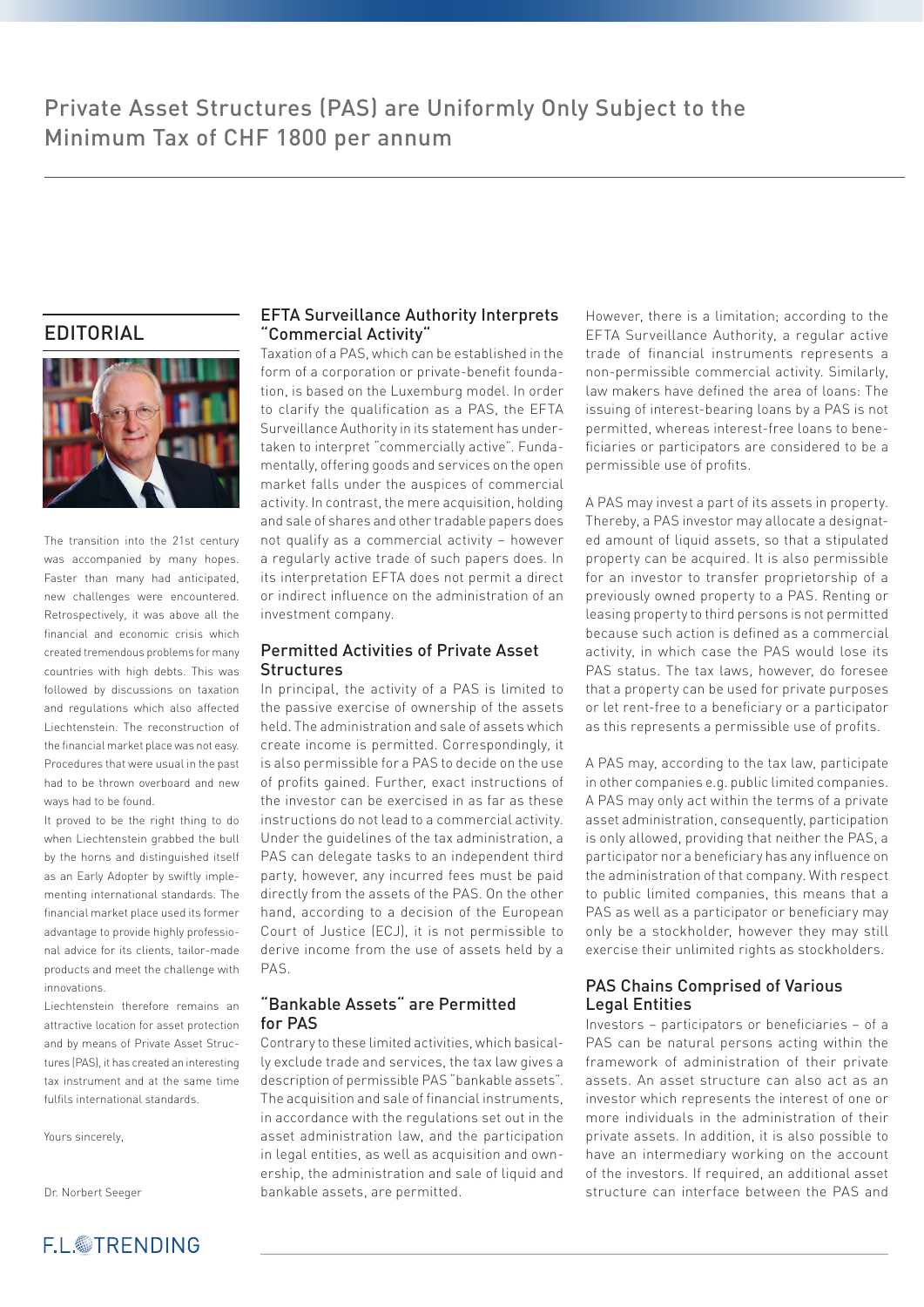the investors which must act as a legal entity corresponding to the PAS requirements. The tax laws also permit, according to details provided by the tax authorities, "PAS chains" whereby each PAS in a PAS chain can be a domicile or foreign legal entity.

The use of profits or a transaction for beneficiaries or participators does not fall into the category of prohibited activities. Dividend payments to beneficiaries are also permitted. Further a PAS can determine the use of profits, either by paying a profit share to beneficiaries or contributions to charitable organisations. The allocation of property without payment or the granting of interest-free loans to beneficiaries is also considered to be profit distribution.

#### Legal Requirement on PAS Status

Private-benefit foundations must fulfil various conditions in order to gain PAS status with privileged taxation. These vary depending on whether it is the formation of a new legal entity or the transformation of an existing one. The tax authorities, in the case of a new foundation, demand the statutes of the foundation in addition to confirmation that no commercial activity will be exercised. Proof is also required that stocks and shares are not publically offered and are not traded on a stock exchange. The applicant must prove that no recruitment of either participators or investors will be undertaken. The tax authorities also demand a description of the type of assets that are to be held.

If the application for PAS status is for an existing legal entity, then the tax authorities will require, in addition to the statutes, details of the last financial year, including a list of assets, as well as proof that no commercial activity will be undertaken. As with a new foundation, confirmation of shares, stock trading and investors are required, complemented by a description of its actual activities. In the case of participating legal entities, it is necessary to provide documentation on the varying degree of participation, thereby ensuring that the PAS itself is not commercially active and no commercially active units participate in the PAS.

#### Liechtenstein – An Attractive Location for Private Assets

An attractive location is of utmost importance to a finance market offering asset administered structures. Particular importance is placed on the taxation of such structures. Liechtenstein has created its own category in taxation law for non-commercially active asset investment structures for natural persons, which are currently only taxed at CHF 1800 per annum. In implementing international standards, within the terms of a global taxation discussion, Liechtenstein has established itself as a tax location and offers a tax system which is attractive and competitive, internationally recognised and in compliance with European law. Numerous bilateral double-taxation and tax information exchange agreements

# TAX CONFORMITY AND TAX TRANSPARENCY

The international fight against tax evasion has become an important issue for the global community, a consequence of the financial and debt crisis. Liechtenstein has committed itself, since the "Liechtenstein Declaration" of 12th March 2009, to the demands of OECD, the EU and the Global Forum on Transparency and Exchange of Information for Tax Purposes as well as to global tax cooperation. When in spring 2013 the G20 Finance Ministers and Central Bank Governors endorsed an Automatic Information Exchange on Tax Matters (AEIO), Liechtenstein immediately began to implement these international standards. On 29th October 2014 Liechtenstein, together with 50 other states, signed a multilateral agreement on the implementation of these AIA standards.

In 2016, Liechtenstein also ratified the OECD and European Council Convention on mutual administrative assistance in tax matters. After adopting the Multilateral Convention on Mutual Administrative Assistance in Tax Matters, Liechtenstein, from the beginning of 2017, committed itself to a spontaneous information exchange with other convention states without prior request, providing that there are significant grounds of suspicion of a tax offence. Such grounds of suspicion include the assumption that a state would incur tax losses or that an artificial transfer of profits had taken place between two convention states.

One of the measures that Liechtenstein implemented with regard to tax conformity and tax transparency, is the participation in Country-by-Country-Reporting. Reporting requires multilateral companies with a turnover of more than 900 million Swiss Francs, to transfer information in a country-related report to the national tax authorities who then forward the report to the authorities in the partner state.

**FL** TRENDING